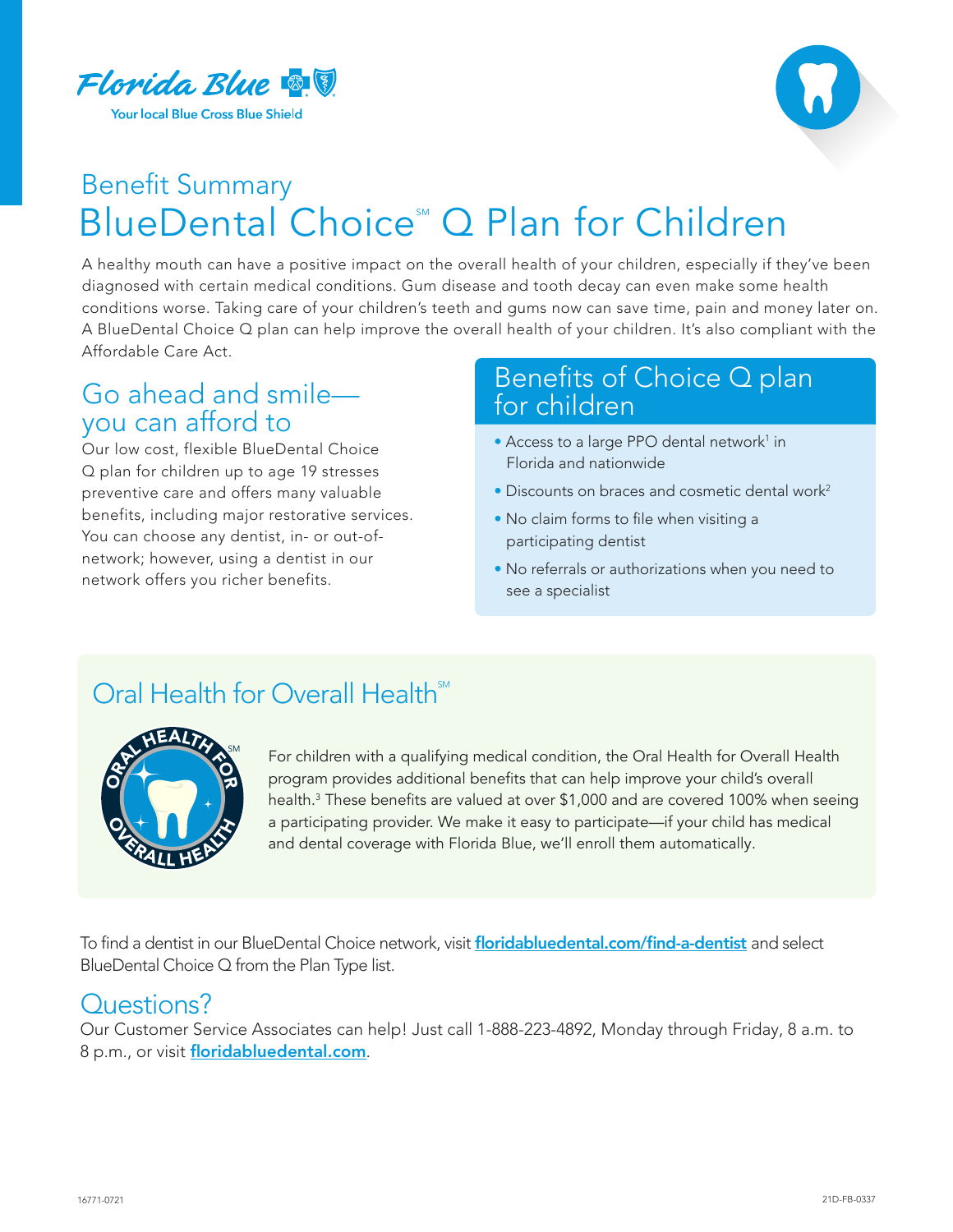| <b>BlueDental Choice Q</b>                                    | In-network<br>You Pay    | Out-of-network<br><b>You Pay</b> |
|---------------------------------------------------------------|--------------------------|----------------------------------|
| <b>PEDIATRIC BENEFITS (to age 19)4</b>                        |                          |                                  |
| Deductible (applies to only basic and major services)         | \$50                     |                                  |
| <b>Preventive Services</b>                                    | <b>NO WAITING PERIOD</b> |                                  |
| Oral exams                                                    | 0%                       | 20%                              |
| Cleanings                                                     | 0%                       | 20%                              |
| <b>Bitewing x-rays</b>                                        | 0%                       | 20%                              |
| Fluoride treatment                                            | 0%                       | 20%                              |
| Sealant - per tooth                                           | 0%                       | 20%                              |
| <b>Basic Services</b>                                         | <b>NO WAITING PERIOD</b> |                                  |
| Fillings                                                      | 20%                      | 40%                              |
| Emergency treatment of dental pain                            | 20%                      | 40%                              |
| Extraction - erupted tooth or exposed root                    | 20%                      | 40%                              |
| <b>Major Services</b>                                         | <b>NO WAITING PERIOD</b> |                                  |
| Crowns                                                        | 50%                      | 70%                              |
| Root canals                                                   | 50%                      | 70%                              |
| Dentures                                                      | 50%                      | 70%                              |
| Partials                                                      | 50%                      | 70%                              |
| Medically necessary implants (pre-authorization required)     | 50%                      | 70%                              |
| Medically necessary orthodontics (pre-authorization required) | 50%                      | 70%                              |
| Out-of-pocket maximum if only one child is covered            | \$375                    | Unlimited                        |
| Out-of-pocket maximum if more than one child is covered       | \$750                    | Unlimited                        |
| Oral Health for Overall Health benefits                       | Included                 |                                  |